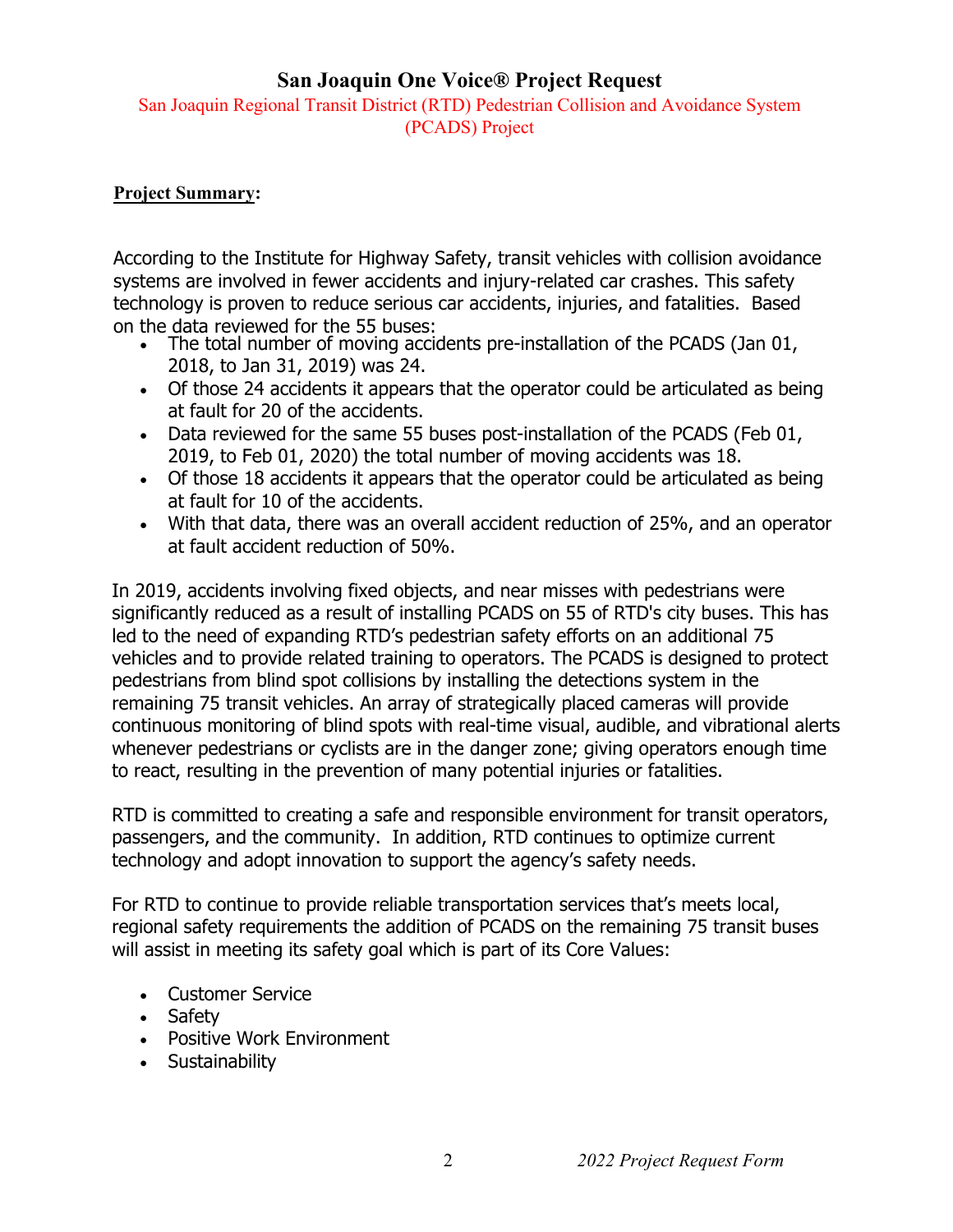RTD operates services primarily in and around the City of Stockton where most of the census tracts fall within the 75th percentile or higher, especially the central and southern areas of the city where nearly all census tracts are in the 75th percentile or higher.

The project is a good use of taxpayer funds since it will add additional safety measures required to protect bus drivers, passengers and citizens.

Community Impact:

Stockton is a low-income community with a high percentage of minorities. This project will serve approximately 309,000 residents:

- 42.2% Hispanic or Latino
- 11.1% Black
- 21.2% Asian
- .2% American Indian

Percent of population with income below 150% of poverty level:

 $• 36.0%$ 

The areas surrounding the Stockton, CA Transit Center and areas served by RTD are considered a collection of environmental justice (EJ) neighborhoods due to a dense area of minority, immigrant, and low-income communities that are closely integrated with polluting ports, railroads, industries and some of the busiest goods-movement pathways in the nation. RTD has their domicile zero emission bus depots in EJ neighborhoods. Urban buses and trains are the workhorses of California's public transit systems. Disadvantaged communities make up the majority of RTD's service area as well as the broader region. The California Environmental Protection Agency's (CalEPA) Cal Enviro notes that 51% (71 of 139) of San Joaquin County's census tracts are defined as SB 535 Disadvantaged Communities.